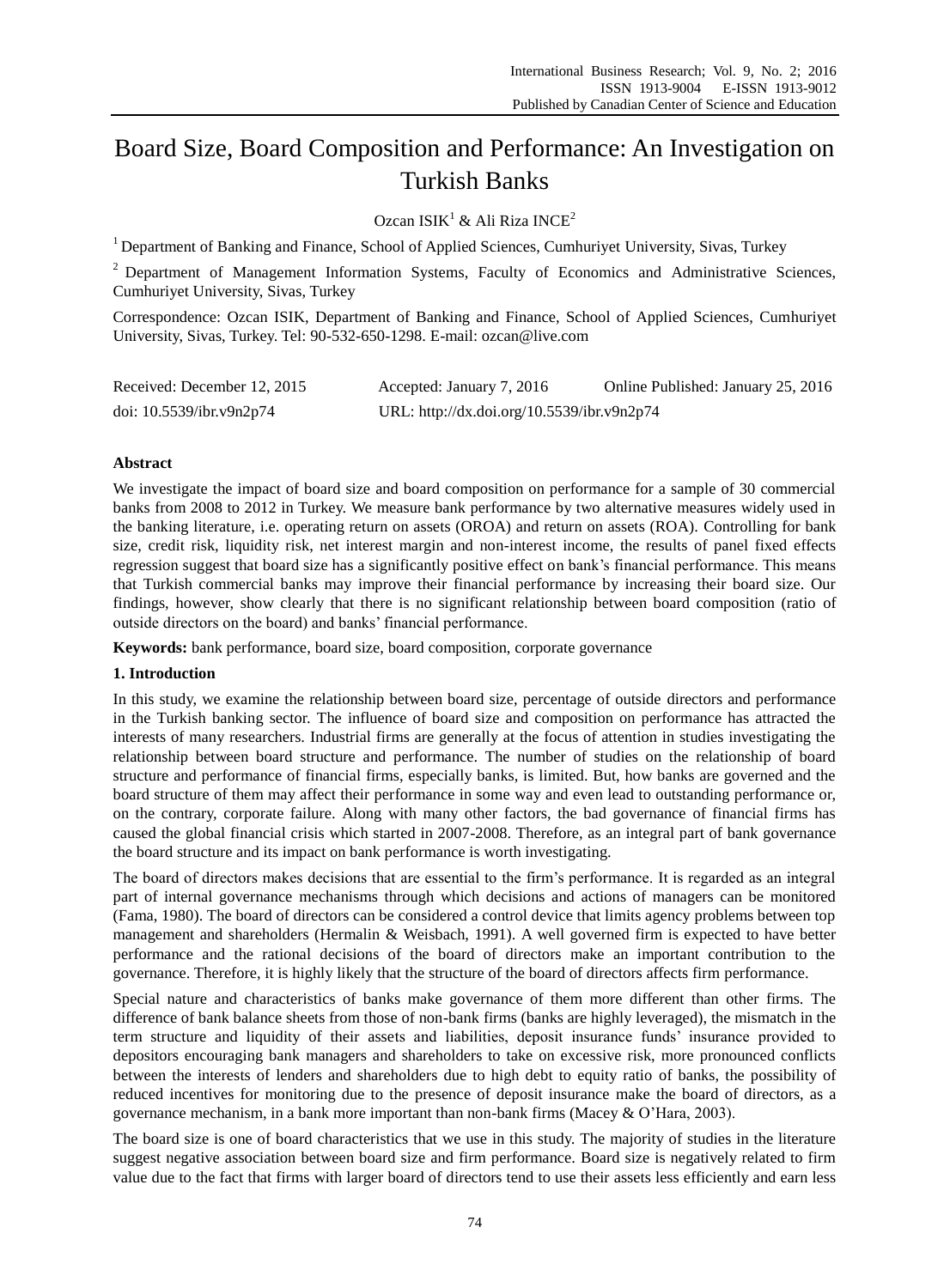profit (Yermack, 1996). For example, Jensen (1993) suggests that a limited number of board members are important for effective corporate governance. Hermalin and Weisbach (2003) reported that board size is negatively associated with firms'financial performance and the quality of decision-making. Mak and Kusnadi (2005) find that board size has a negative impact on firm value in Singapore and Malaysia. Using a large sample of UK listed firms and controlling for different types of endogeneity, Guest (2009) finds that board size has a strong negative effect on firm profitability measured by Tobin's Q and stock returns. O'Connell and Cramer (2010) reveal a negative association between board size and performance of firm, measured by ROA and financial Q for firms listed on the Irish Stock Market. Based on a sample of Canadian service firms listed on Toronto Stock Exchange, Gill and Mathur (2011) uncover a negative relation between board size and firm profitability. Nguyen et al. (2014) investigate a sample of 257 Singaporean non-financial listed firms for the period of 2008 to 2011. They conclude that the board size has a significantly negative influence on firm performance after controlling for endogeneity issue. Conversely, based on samples of non-financial firms, Boone et al. (2008), Coles et al. (2008), Linck et al. (2008) and Lehn et al. (2009) conclude that some firms may benefit from large board of directors.

Outside board directors is another board characteristic that we investigate for a possible relation with bank performance. Independent outside directors who do not have relationships or common interests with management, are considered to monitor the management more effectively (Hermalin & Weisbach, 2003). The CEO can affect inside board directors relatively more than he/she can affect outside independent directors. Therefore a high percentage of independent directors on the board may affect the performance of firms positively. On the other hand, the high representation of independent directors on the board may be negatively associated with performance. Within this respect, findings on the relation between the independence of the board and firm performance are mixed.

Agrawal and Knoeber (1996), Yermack (1996) and Bhagat and Black (1999) report a negative relation between the proportion of independent directors on the boards and Tobin's Q. Guest (2009) concludes that the number of outside directors on the board is negatively related to profitability measures, Tobin's Q and stock return. On the other hand, studies that find a positive relation between the percentage of outside independent directors on the board and firm performance are prevalent. Based on a final sample of 526 firms, Schellenger et al. (1989) find that the percentage of outside directors on the board is positively related to risk-adjusted shareholder's annualized total market return on investment (RET/STD) and return on assets (ROA). Borokhovich et al. (1996) provide support that a positive relation between appointments of outside CEOs and stock returns when the existing CEO is forced to leave the firm. O'Connell and Cramer (2010) report that there is a positive and significant relationship between the percentage of non-executive directors on the board and performance, measured by ROA and RET (stock market return adjusted for dividends) for firms listed on the Irish Stock Market.

There are also studies finding no or uniform relations between the independence of the board of directors and firm performance. Baysinger and Butler (1985) conclude that the percentage of outside independent directors has a mild but lagged effect on firm performance. Their results suggest that increase in firm performance decreases as a response to additions of independent directors to the board. Schellenger et al. (1989) document that the percentage of outside directors on the board is not associated with RET (shareholder's annualized total market return on investment) and ROE (return on equity). Hermalin and Weisbach (1991) and Bhagat and Black (2001) report no relationship between the percentage of outside directors on the board and performance.

Board structure consists of a wide range of elements, like board size, outside board members, independence of board members, CEO-duality, board member ownership, nationality, gender, and education level of members. In this study we investigate the relation between some board characteristics and performance of Turkish commercial banks measured by operating return on assets (OROA) and return on assets (ROA). In our regression models we use board size and the ratio of the number of outside (non-executive) directors to the total number of directors on the board as representatives of board characteristics. Along with these board variables, we also employ bank size (TA), credit risk (CR), liquidity risk (LR), net interest margin (NIM) and non-interest income (NII) as bank specific variables.

This study contributes empirical evidence to the little studied area of corporate governance issues in commercial banks in the Turkish context. To best of our knowledge, there are several previous banking studies (e.g., Kaymak & Bektas, 2008; Bektas & Kaymak, 2009; Aygün et al., 2010 and Doğan & Yıldız, 2013) investigating the board structure-performance relationship in Turkey. Our study differs from theirs in the way we use panel data methodologies, i.e., fixed-effects regressions with bank and year fixed effects. In other words, we re-investigate the causal effect of board structure on bank performance using fixed-effects (within group) estimator to control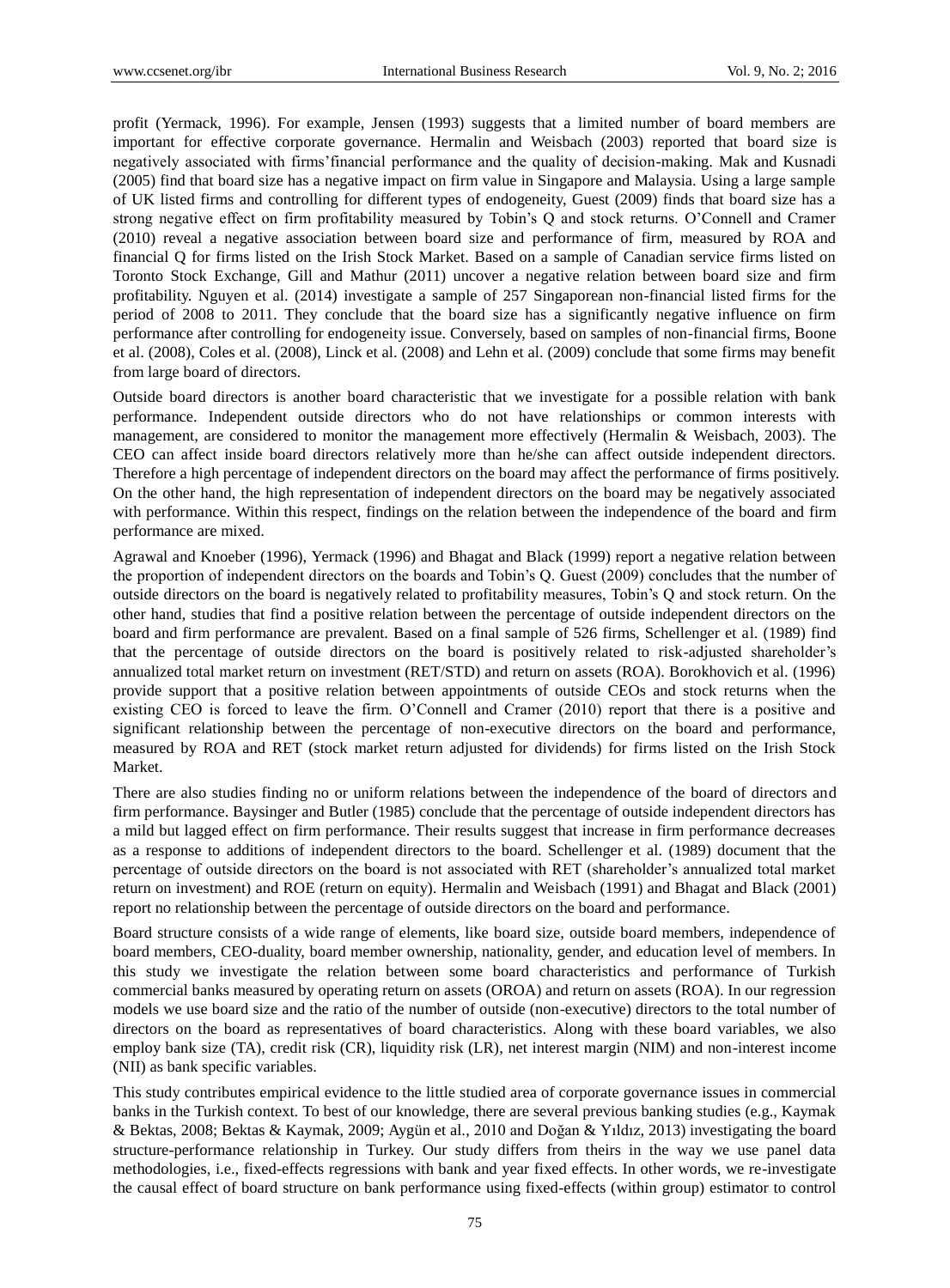for the unobserved bank specific effects. The empirical results indicate that Turkish commercial banks may improve their performance by increasing their board size.

The rest of the paper is organized as follows. Section 2 presents previous studies and then develops our hypotheses. Section 3 provides data, variables and methodology. Empirical findings are presented in section 4. Section 5 completes the paper with concluding remarks.

## **2. Literature Review and Hypotheses Development**

In spite of the fact that there are lots of theories explaining whether boards may have an influence on firms financial performance, this study benefits from agency theory and resource dependence theory most often employed by researchers in finance and economics in order to understand the relationship between board structure and firm financial performance. Each of these perspectives addresses different aspects of the roles of board members. While agency theory underlines the role of board members to monitor management in order to resolve agency problems between managers and shareholders (Fama & Jensen, 1983), resource dependence theory emphasizes that main role of board members is primarily to provide access to valuable external resources (Pfeffer & Salancik, 1978). In this section, we employ previous research findings as well as theory to develop and test our hypotheses for Turkish banking sector.

## *2.1 Board Size and Bank Performance*

It is widely recognized that the board size is a crucial internal mechanism of corporate governance and plays a major role in firm's management. For this reason, board size and its impact on firm financial performance is one of the most argued issues in corporate governance. The agency theory contends that superior firm financial performance may be associated with smaller board size. Compared to larger boards, smaller boards are less likely to have difficulty in coordinating and communicating. Furthermore, a smaller board is probably more effective at monitoring management's activities because it cannot be easily influenced by the CEO and thus smaller board size may cause better firm financial performance, (Lipton & Lorsch, 1992; Jensen, 1993). This view strongly stresses the importance of smaller boards, whereas resource dependence approach is in favor of large boards. From the viewpoint of the resource dependence theory, it is argued that boards with a large number of directors may be advantageous in reducing dependency on external resources because larger boards may provide greater opportunity for more environmental linkages than smaller boards (Pfeffer & Salancik, 1978; Goodstein et al., 1994; Dalton et al., 1999; Ruigrok et al., 2006).

Using a sample of 58 large European banks over the period 2002-2004, Panagiotis et al. (2007) uncover a negative relation between the size of board of directors and profitability. Based on a sample of 57 large European commercial banks operating in the EU-12 countries for the period of 2002-2006, Agoraki et al. (2009) find a negative relation between board size and bank performance measured by cost and profit efficiency. Their findings suggest that banks with smaller boards are more efficient. Using data of US bank holding companies for the period of 1997-2011, Pathan and Faff (2013) report that board size is negatively related to bank performance. Liang et al. (2013) investigate the effects of board characteristics such as size, composition and functioning of the board of directors on financial performance of banks and asset quality, using a sample of 50 Chinese commercial banks over the period 2003-2010. Their findings suggest that board size has a significant and negative effect on bank performance measured by ROA and ROE. Based on data of US banking organizations during the period 1995-2002, Belkhir (2009) examines the relation between board size and performance. He finds that board size and performance, measured by Tobin's Q and ROA are positively related. Using 34 years of data Adams and Mehran (2012) analyze the relationship between board governance and performance using a sample of large bank holding companies in the US over a period of 1986-1999. They find a positive relationship between board size and performance, as measured by a proxy for Tobin's Q. Coles et al. (2008) find a U-shaped relation between Tobin's Q and board size, suggesting that either very small or very large boards are optimal. They attribute this relation to differences between complex and simple firms. They find a positive effect of board size on Tobin's Q for complex firms and a negative one for simple firms. Andres and Vallelado (2008) employ a sample of 69 large commercial banks from six developed countries (Canada, France, Italy, Spain, the UK, and the US), and find an inverted U-shaped relationship between bank performance and size of board of directors. Adding new members to the board is found to increase bank performance measured by Tobin's Q, but to decrease when the size of the board is 19 and more. For the Turkish market, Kaymak and Bektas (2008) and Bektas and Kaymak (2009) uncover no relation between board size and bank performance. Aygün et al. (2010) and Doğan and Yıldız (2013) investigate the effect of board size on bank performance for the period of 2006-2008 and 2005-2010, respectively. Using data of 12 banks traded on BIST, their findings suggest that board size is significantly negatively correlated with bank profitability. Given the smaller size of Turkish bank boards,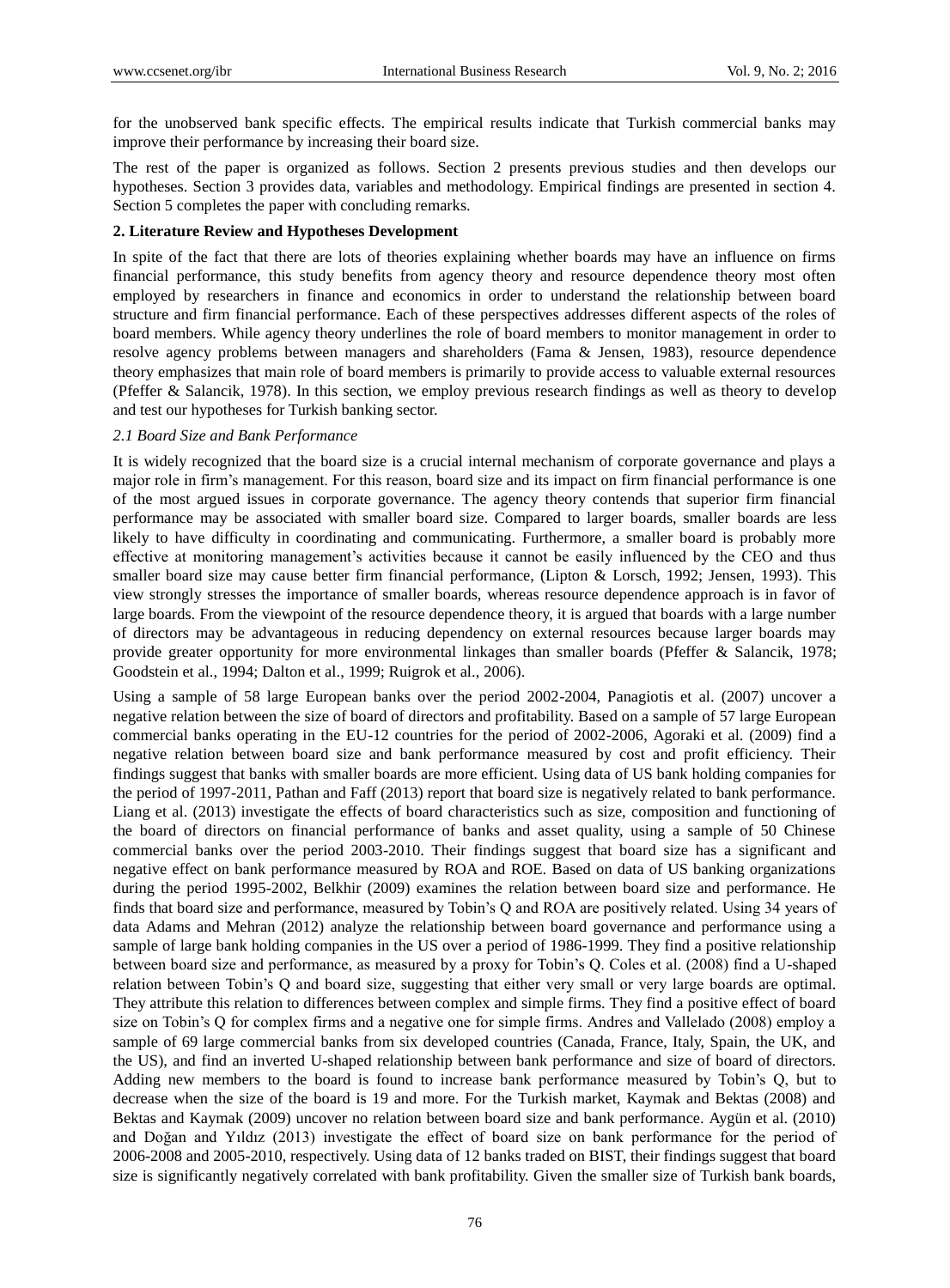we propose the following hypothesis for Turkish banks:

#### **Hypothesis 1:** Board size is positively correlated with bank performance

#### *2.2 Outside Directors and Bank Performance*

Agency theory maintains that the existence of outside directors (non-executive) on board enable the board to better monitor any self-interested actions by managers and reduce agency problems (van der Walt & Ingley, 2003; Nicholson & Kiel, 2007). In accordance with this perspective, appointing more outside directors provides greater independence to the board and a greater presence of outside board members on the board may improve board effectiveness and firm financial performance (Fama & Jensen, 1983). From the resource dependence perspective, it is contended that outside directors play important roles in providing access to necessary resources from the external environment (Pfeffer & Salancik, 1978). Both agency and resource dependence theory predict that increasing proportion of outside directors on the board may ultimately lead to improvements in firm financial performance. Board independence expressed as the ratio of the number of outside (non-executive) directors to the total number of directors on the board is a common definition used in the academic literature. Findings on the relation between board independence and bank performance in the literature are not conclusive. Choi and Hasan (2005) investigate the impact of ownership and governance on bank performance using data for Korean commercial banks for the period 1998-2000. The paper analyzes how the presence of outside directors, especially foreign directors, on the board of directors affects bank performance. The findings imply no significant relation between bank performance and the number of outside directors on the board. Simpson and Gleason, (1999) examine the relation between ownership structure of board of directors and bank failures and find that the percentage of insiders on the board is not significantly related to the probability of financial distress. Adams and Mehran (2012) analyze the relationship between board governance and performance using a sample of large bank holding companies and find no relationship between board independence and performance, as measured by a proxy for Tobin's Q. Using data of the largest publicly traded bank holding companies in the United States over 1994-2002 period, Cornett et al. (2009) examine the influence of corporate governance mechanisms on earnings and earnings management. As far as board independence is concerned board independence is found to affect earnings represented by earnings before extraordinary items and after taxes to total assets positively. For 50 largest Chinese banks, Liang et al. (2013) examine whether the effect of board characteristics on bank performance for the period of 2003-2010. They uncover a positive relationship between the percentage of independent directors and bank performance measured by ROA and ROE. Using data on Thai commercial banks over the period 1999-2003, Pathan et al. (2007) find a positive significant relationship between the percentage of independent directors and ROE as a bank performance measure. On the other hand, Pathan and Faff (2013) find that the percentage of independent directors is negatively related to bank performance for US bank holding companies over the period 1997-2011. Based on a sample of 57 large European commercial banks operating in the EU-12 countries over the period 2002-2006, Agoraki et al. (2009) find that the number of non-executive directors on the board is negatively related to banks' profit efficiency beyond a certain point. For 69 large commercial banks from six developed countries such as the UK, the US, France, Canada, Italy and Spain, Andres and Vallelado (2008) find an inverted U-shaped relation between the percentage of non-executive directors on the board and bank performance. Within the Turkish context, Kaymak and Bektas (2008) find that the proportion of outside directors is uncorrelated with bank performance measured by ROA, whereas Bektas and Kaymak (2009) report mixed results regarding outside directors-performance relationship when adding the quadratic and cubic form of the proportion of outside board members to their basic models. Based on existing theories and mixed results on proportion of outside directors, we propose the following hypothesis for Turkish banks:

**Hypothesis 2:** The proportion of outside directors is uncorrelated with bank performance.

#### **3. Data and Empirical Model**

## *3.1 Sample*

Sample used is an unbalanced panel dataset of 30 commercial banks operating in Turkey over the period 2008-2012. While financial data on banks is mainly obtained from the web page of the Bank Association of Turkey (BAT), the detailed information on board size and outside directors is hand-collected from the annual reports of individual banks.

#### *3.2 Variables*

## 3.2.1 Bank Performance Variables

We measure bank performance by two alternative measures widely used in the banking studies. Our first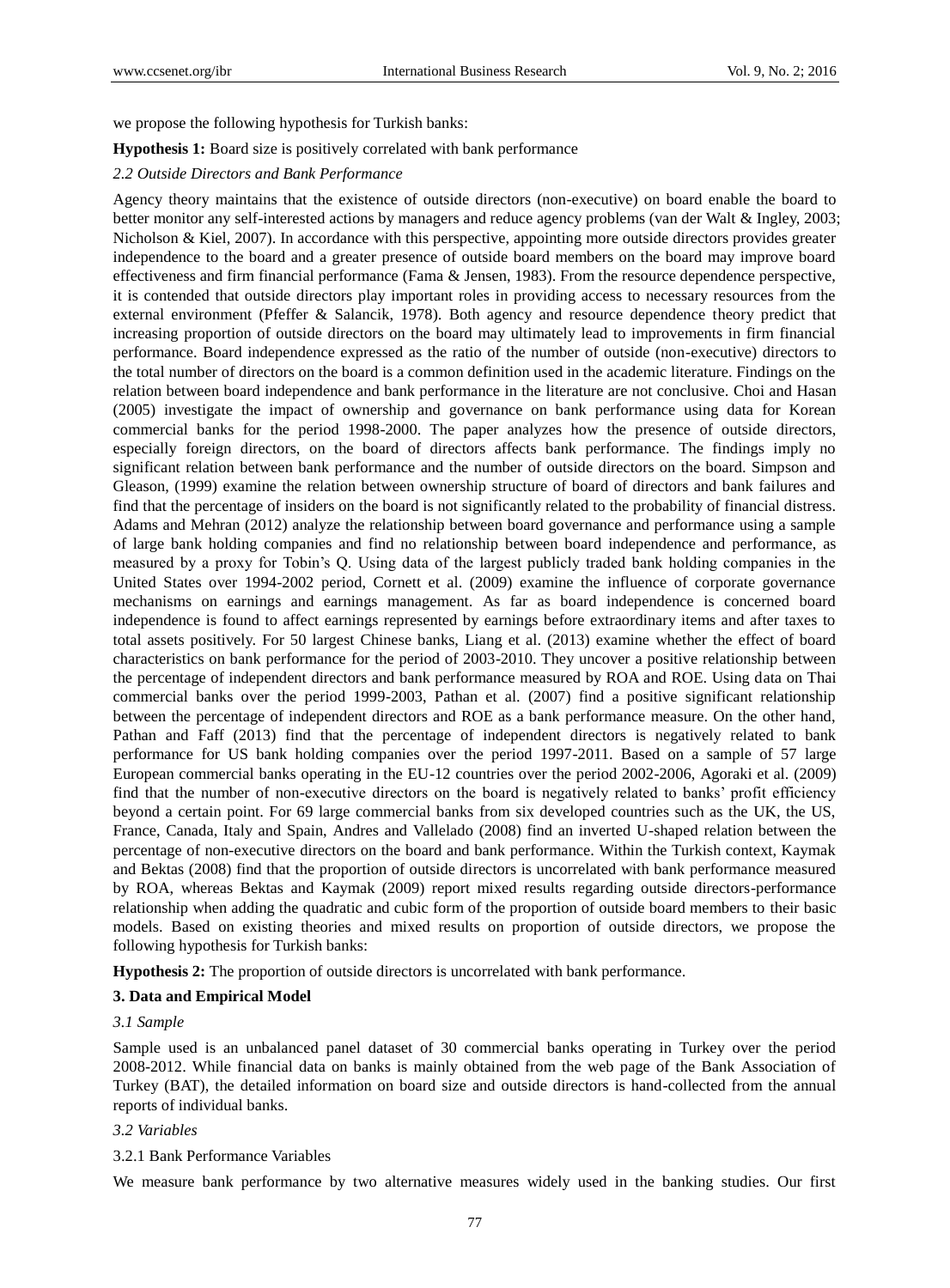performance variable, operating return on assets (OROA), is defined as pre-tax operating income divided by total assets. Our second performance variable, return on assets (ROA), indicates net income over total assets (Note 1).

### 3.2.2 Board Structure Variables

Following the earlier literature on the relationship between board structure and financial performance, we use two measures of board structure i.e., board size (BS) and board composition (BC). BS is total number of inside and outside directors on the board of the directors. BC is measured by the proportion of the number of outside (non-executive) directors to the board size. We define the inside directors on the board of directors as general manager and vice general manager, and then we subtract them from all of the board members to determine who the outsiders are (Kaymak & Bektas, 2009). In this way, the measure of BC is simply generated by dividing outside board members by all of the board members. Our outside director's definition does not mean that outsiders are independent board members. We cannot use independent directors as a measure of board structure because of the fact that there is no clear information about independent board members on annuls reports of Turkish commercial banks for the period of 2008-2012.

#### 3.2.3 Control Variables

In line with previous studies (e.g., Pathan et al., 2007; Kaymak & Bektas, 2009; Adams & Mehran, 2012; Liang et al. 2013), we also use bank specific variables such as total assets (Ln (TA)), credit risk (CR), liquidity risk (LR) (Note 2), net interest margin (NIM) and non-interest income (NII). Finally, the dummy variables for each year are included in our models to control for year effects. The definitions and descriptive statistics for the variables used to investigate the relationship between board structure and performance in banking sector are presented in Table 1 and Table 2, respectively.

| <b>Variables</b>                          | <b>Notation</b> | <b>Description</b>                                                           |
|-------------------------------------------|-----------------|------------------------------------------------------------------------------|
| Panel A: Bank performance variables       |                 |                                                                              |
| Operating return on assets                | <b>OROA</b>     | The ratio of pre-tax operating income to total assets                        |
| Return on assets                          | <b>ROA</b>      | The ratio of net income to total assets                                      |
| <b>Panel B: Board structure variables</b> |                 |                                                                              |
| Board size                                | <b>BS</b>       | Total number of inside and outside directors on the board.                   |
| Board composition                         | BC              | The ratio of the number of outside (non-executive) directors to total number |
|                                           |                 | of directors on the board                                                    |
| <b>Panel C: Control variables</b>         |                 |                                                                              |
| Bank size                                 | Ln(TA)          | The natural logarithm of banks' total assets                                 |
| Credit risk                               | CR.             | The ratio of non-performing loan to gross loans                              |
| Liquidity risk                            |                 | The ratio of financial gap to total assets                                   |
|                                           | LR              | Financial gap is difference between the loans and the customer's deposits.   |
| Net interest margin                       | <b>NIM</b>      | The ratio of net interest income to total assets                             |
| Non-interest income                       | NΠ              | The ratio of non-interest income to total assets                             |

#### Table 1. Definition of variables used in this study

#### *3.3 Empirical Model*

The following fixed-effects model which is similar to that of Pathan et al. (2007), Belkhir (2009) and Adams and Mehran (2012) is employed to investigate the relationship analysis of bank board size, composition and performance:

$$
\text{Performance}_{it} = \alpha + \beta_1 BS_{it-1} + \beta_2 BC_{it-1} + \beta_3 X_{it-1} + \zeta \lambda_t + \xi \mu_i + \epsilon_{it} \tag{1}
$$

Where performance, is either OROA or ROA of bank i in year t;  $\alpha$  is a constant term; BS and BC represent board size and board composition, respectively; a vector of bank specific variables X represents control variables such as size (Ln(TA)), credit risk (CR), liquidity risk (LR), net interest margin (NIM) and non-interest income (NII). The vector  $\lambda$  contains year dummies,  $\mu$  is a vector of the unobserved bank-specific effects; and  $\epsilon_{it}$  is a white-noise error term. All independent and control variables are lagged by one year to reduce potential endogeneity problems. The coefficients  $\alpha$ ,  $\beta_1$ ,  $\beta_2$ ,  $\beta_3$  are the parameters to be estimated.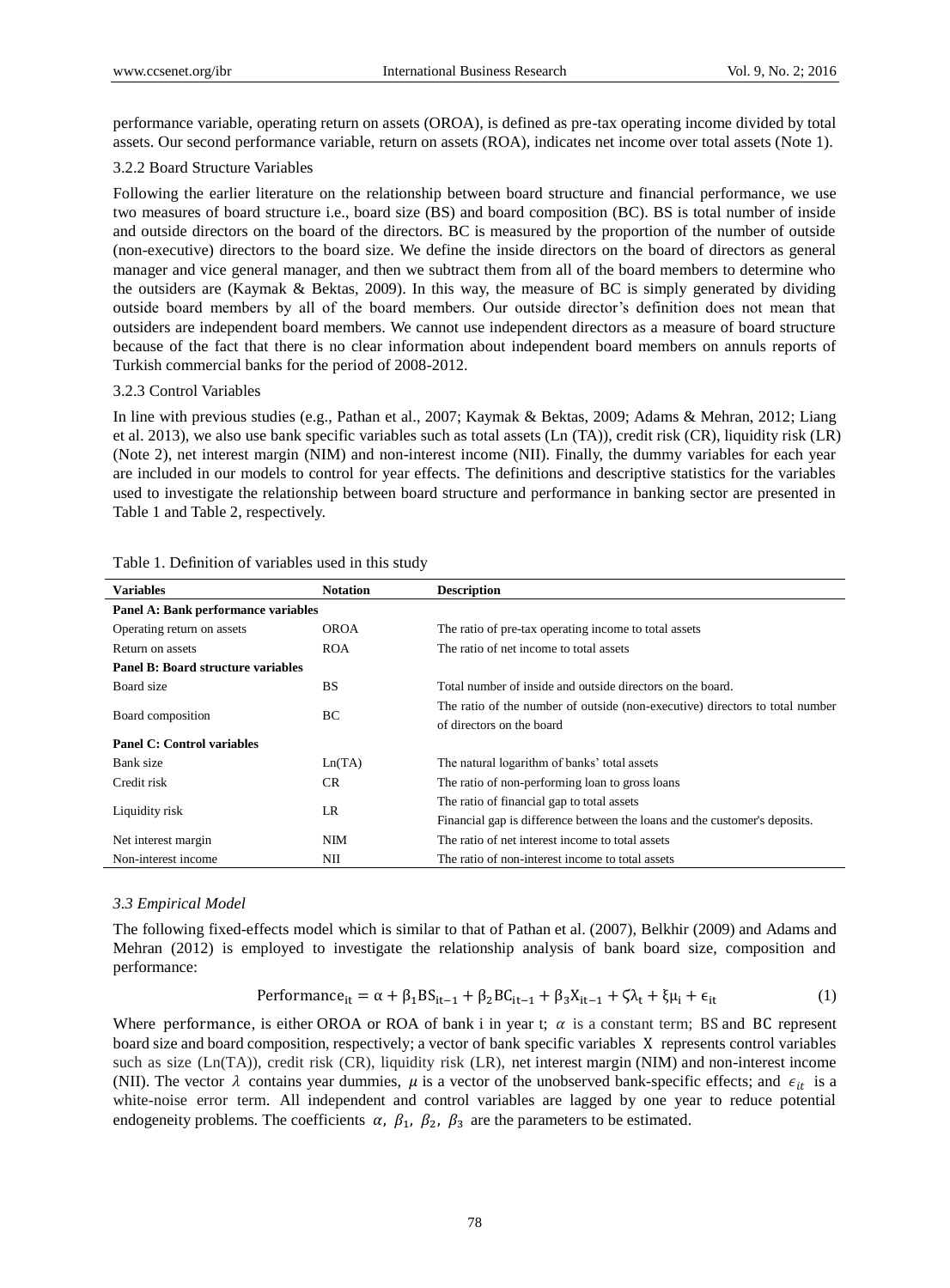# **4. Results**

# *4.1 Descriptive Statistics for the Variables*

Table 2 presents the results of descriptive statistics for the variables over the period 2008 to 2012. The descriptive statistics of performance variables is presented in Panel A of Table 2. The mean of OROA and ROA of our sample banks are 0.0228 (median, 0.0199) and 0.0182 (median, 0.0160), respectively. The differences in mean and median values of performance variables suggest that performance differences among our sample banks are important. As far as board variables are concerned, Panel B of Table 2 reports the descriptive statistics for board variables. The average BS of the sample Turkish banks is 8.14 (median, 9), which is relatively lower when compared to those reported by Pathan et al. (2007) for Thai banks, Andres and Vallelado (2008) for six OECD countries (the US, the UK, Canada, Spain, France and Italy), Tanna et al. (2011) for U.K. banks, Adams and Mehran (2012) and Pathan and Faff (2013) for U.S. banks. The average value of BC on bank boards in Turkey is 0.8278 (median, 0.8888).

Finally, summary statistics of our control variables are provided in Panel C of Table 2. The mean of TA is equal to 32.021 (median, 4.683) billion Turkish liras. TA has quite positively skewed distribution. Therefore, the distribution of TA is normalized by using its natural logarithm in the regression models. While the mean of CR and LR are 0.0546 (median, 0.0354) and -0.0781 (median, -0.0469), the mean of NIM and NII are respectively about 0.0544 (median, 0.0479) and 0.0184 (median, 0.0167), respectively.

| <b>Variable</b>                     | Mean      | <b>Median</b> | SD     | Min            | <b>Max</b> | N   |  |  |
|-------------------------------------|-----------|---------------|--------|----------------|------------|-----|--|--|
| Panel A: Bank performance variables |           |               |        |                |            |     |  |  |
| <b>OROA</b>                         | 0.0228    | 0.0199        | 0.0247 | $-0.0444$      | 0.1435     | 150 |  |  |
| <b>ROA</b>                          | 0.0182    | 0.0160        | 0.0203 | $-0.0457$      | 0.1133     | 150 |  |  |
| Panel B: Board structure variables  |           |               |        |                |            |     |  |  |
| <b>BS</b>                           | 8.14      | 9             | 2.4248 | 3              | 14         | 150 |  |  |
| BC                                  | 0.8278    | 0.8888        | 0.1460 | 0.25           | 0.9286     | 150 |  |  |
| <b>Panel C: Control variables</b>   |           |               |        |                |            |     |  |  |
| TA (In billion Turkish Lira)        | 32.021    | 4.684         | 48.743 | 50             | 201.075    | 150 |  |  |
| CR                                  | 0.0546    | 0.0354        | 0.1067 | $\overline{0}$ | 1.1559     | 140 |  |  |
| LR                                  | $-0.0781$ | $-0.0469$     | 0.2116 | $-0.7158$      | 0.4512     | 150 |  |  |
| NIM                                 | 0.0544    | 0.0479        | 0.0339 | 0.0085         | 0.2659     | 150 |  |  |
| NП                                  | 0.0184    | 0.0167        | 0.0227 | $-0.0341$      | 0.1670     | 150 |  |  |

Table 2. Descriptive statistics

# *4.2 Pearson Correlation Coefficients Matrix between Variables*

Table 3 provides the matrix of Pearson correlation coefficients and variance inflation factors (VIFs) of the variables. As seen in Table 3, it is clear that the dependent variables i.e. OROA and ROA are associated with each other. Both measures of bank performance are found to be negatively and significantly correlated with BS. While the correlation coefficient between OROA and BC is observed to be negative and statistically significant, the correlation coefficient between ROA and BC is negative but statistically insignificant. The correlation analysis indicates positive and statistically significant correlations between both the two performance measures and NIM and NII. BC is significantly positively correlated with BS. The fact that BS is significantly positively correlated with Ln (TA) may indicate that larger banks have larger boards. BC is significantly positively correlated with the variable Ln (TA). This may show that bigger banks also tend to have more outside board members on their boards. However, high correlation coefficients may give rise to multicollinearity problem among explanatory variables. We therefore employ the VIF as an indicator of multicollinearity. The VIF values for all explanatory variables range from 1.11 to 2.73, which are well below the acceptable upper limit of 10, indicating that all independent variables can be used in the same empirical model at the same time (Guajarati, 2004).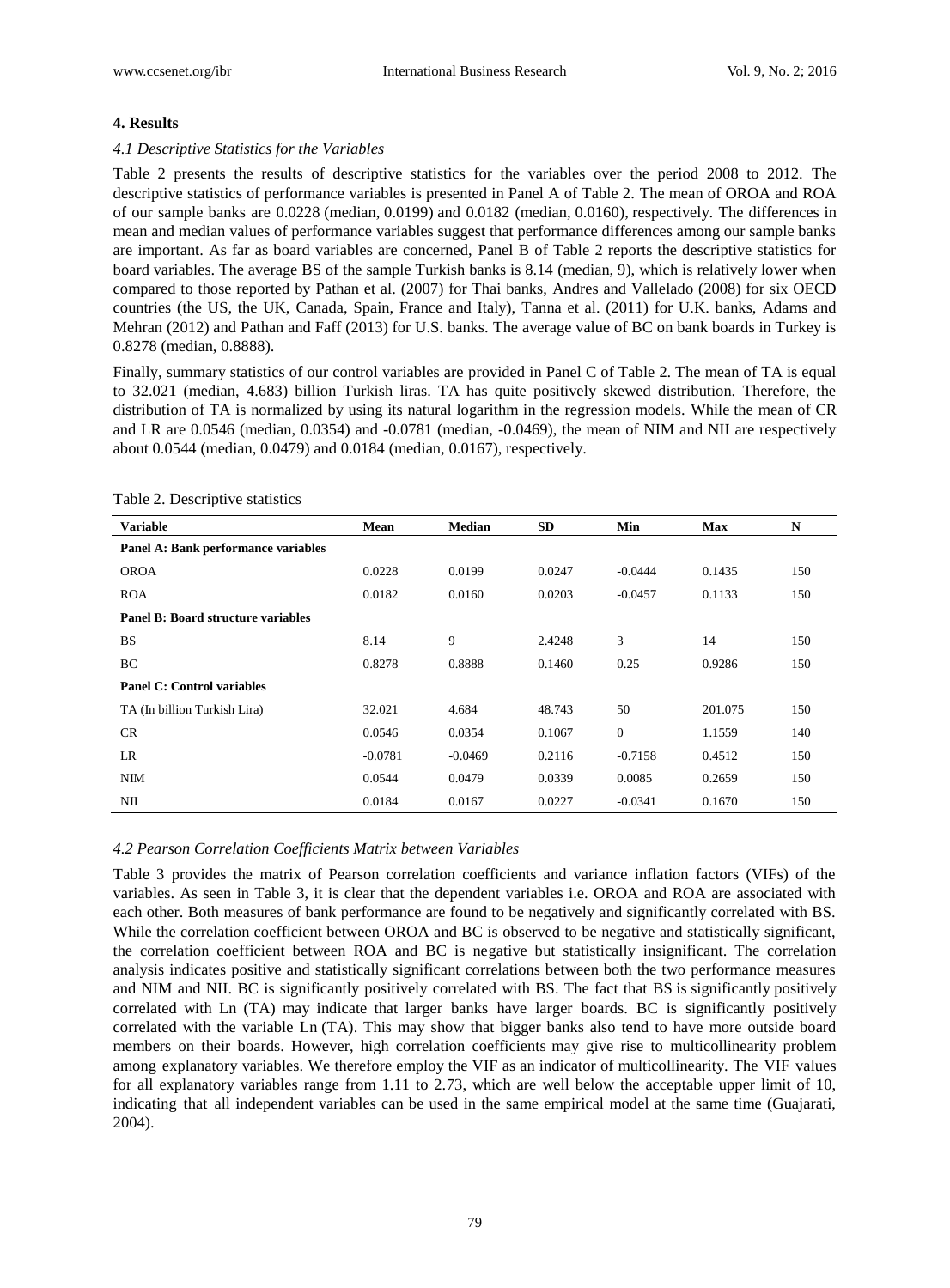| <b>Variables</b> |         | 2       | 3       | 4       | 5        | 6    | 7       | 8       | 9 | <b>VIFs</b> |
|------------------|---------|---------|---------|---------|----------|------|---------|---------|---|-------------|
| (1) OROA         |         |         |         |         |          |      |         |         |   | ٠           |
| $(2)$ ROA        | 0.99    |         |         |         |          |      |         |         |   | ٠           |
| $(3)$ BS         | $-0.22$ | $-0.20$ |         |         |          |      |         |         |   | 2.73        |
| $(4)$ BC         | $-0.18$ | $-0.16$ | 0.74    |         |          |      |         |         |   | 2.66        |
| $(5)$ Ln $(TA)$  | $-0.12$ | $-0.11$ | 0.59    | 0.50    |          |      |         |         |   | 1.68        |
| $(6)$ CR         | 0.15    | 0.14    | $-0.21$ | $-0.23$ | $-0.267$ |      |         |         |   | 1.11        |
| $(7)$ LR         | $-0.15$ | $-0.14$ | 0.09    | $-0.13$ | $-0.012$ | 0.11 |         |         |   | 1.15        |
| $(8)$ NIM        | 0.55    | 0.54    | $-0.32$ | $-0.18$ | $-0.370$ | 0.18 | 0.04    |         |   | 1.22        |
| $(9)$ NII        | 0.44    | 0.43    | 0.01    | 0.09    | $-0.04$  | 0.02 | $-0.17$ | $-0.14$ |   | 1.18        |

#### Table 3. Correlation matrix

*Note.* Correlation coefficients significant at the 5% level or better are in bold. See Table 1 for variable definitions.

#### *4.3 Regression Results*

In this section we report estimation results of Eq. (1) in Table 4. We use OROA in column 1 of Table 4 and ROA in column 2 of Table 4 as performance measures. We perform Hausman specification test to choose between the random effect and fixed effect methods. As reported in Table 4, we reject the null hypothesis of no correlation between regressors and individual effects. Consequently fixed effect (within) estimator is preferred over random effect estimator and Eq. (1) is estimated by fixed effect estimator.

As reported in column 1 and column 2 of Table 4, the estimated coefficient of board size (BS) is positive and significant at the 5% level, which is consistent with the conclusions of earlier banking studies (e.g., Belkhir, 2009; Adams & Mehran, 2012). As anticipated, the positive association between board size and bank performance allows us to accept hypothesis 1 that board size is positively correlated with bank performance. This result also supports for the position of resource dependence theorists.

With respect to the proportion of outside directors on the bank boards, we find that there is a statistically insignificant relationship between the proportion of the outside directors and bank performance, which is also in line with several previous non-banking and banking studies of Hermalin and Weisbach (1991), Bhagat and Black (2001) and Kaymak and Bektas (2008) who, assert that outside directors do not contribute to better performance. Thus, this result is in support of the hypothesis 2 that the proportion of the outside board members is uncorrelated with bank performance. Result of empirical study also fails to support both agency and resource dependence theorists.

Banks' total assets (Ln (TA)) do not have any significant influence on performance of Turkish banks. The possible explanation for this result is that financial performance of Turkish commercial banks does not appear to be affected by their scale in our study.

The negative and statistically significant parameter estimates for credit risk (CR) and liquidity risk (LR) show that banks with higher credit and liquidity risk perform worse. In other words, a negative relationship between risk indicators and performance measures suggests that there is a detrimental influence of risk measures on banks' financial performance.

Net interest income (NIM) has a positive and significant effect on banks' financial performance. This shows that better management of bank asset and liability positively affects banks' returns. Non-interest income (NII) is also found to be positively associated with bank performance as expected, but the coefficient of this variable is not statistically significant. The fact that there is no significant relationship between non-interest income (NII) and bank performance implies that banks do not make use of diversifying their activities beyond the traditional lending activities in Turkey.

In order to check further the robustness of our models, we re-estimate Eq. (1) using Ln (BS) instead of board size (BS). With regard to the sign and the significance of values of all the variables, the unreported results are almost identical to those presented in Table 4 and are available upon request.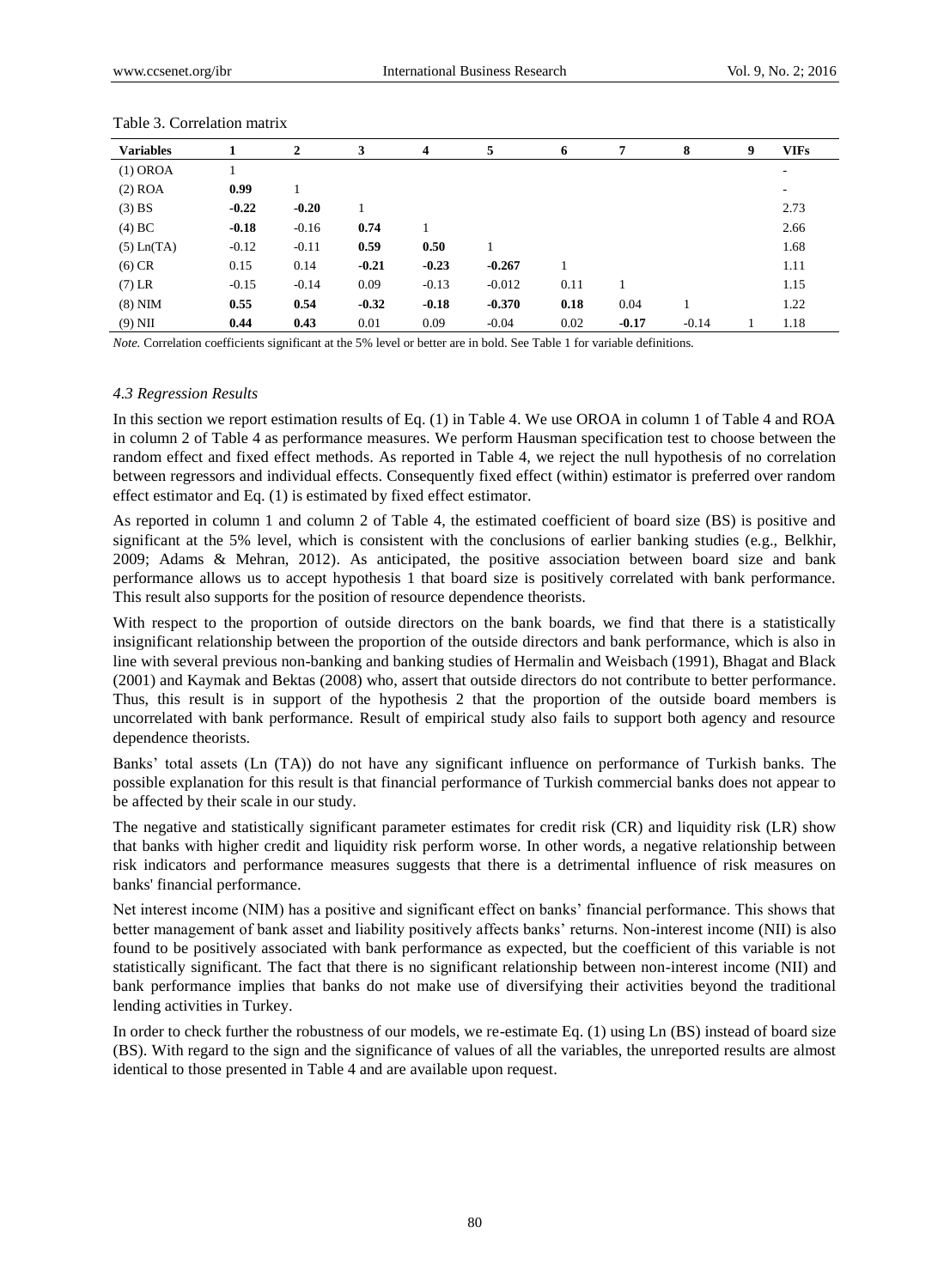| Table 4. Panel fixed effects regression results |
|-------------------------------------------------|
|-------------------------------------------------|

| Independent variables     | (1)          | (2)          |
|---------------------------|--------------|--------------|
|                           | $-0.0502$    | $-0.0473$    |
| Constant                  | (0.0772)     | (0.0656)     |
| <b>BS</b>                 | $0.0060**$   | $0.0045**$   |
|                           | (0.0023)     | (0.0019)     |
| <b>BC</b>                 | $-0.0634$    | $-0.0478$    |
|                           | (0.0935)     | (0.0781)     |
|                           | 0.0023       | 0.0022       |
| Ln(TA)                    | (0.0057)     | (0.0046)     |
| <b>CR</b>                 | $-0.1238***$ | $-0.1047***$ |
|                           | (0.0428)     | (0.0326)     |
| LR                        | $-0.0181*$   | $-0.0142$    |
|                           | (0.0097)     | (0.0091)     |
| <b>NIM</b>                | 0.9968***    | $0.8668***$  |
|                           | (0.2280)     | (0.1908)     |
| NII                       | 0.0544       | 0.0552       |
|                           | (0.0955)     | (0.0831)     |
| <b>Bank fixed-effects</b> | Included     | Included     |
| Year dummies              | Included     | Included     |
| Sample size               | 112          | 112          |
| Number of banks           | 28           | 28           |
| <b>F-Statistics</b>       | $20.01***$   | 21.46***     |
| Within R-Squared          | 0.5935       | 0.5777       |
| Hausman                   | 29.47***     | 30.96***     |

*Notes.* This table presents the results of fixed-effects regressions with bank and year fixed effects. OROA (ROA), performance measure, is used in column 1 (2) of Table 4 and measured by the pre-tax operating income over total assets (the net income over total assets). See Table 1 for a description of the rest of the variables. Heteroskedasticity-consistent asymptotic standard errors are in parentheses. All independent variables are lagged by one year. Year dummies are included but not reported. Significant results at 1%, 5%, and 10% level are marked with  $(***), (**), (*).$ 

#### **5. Conclusions**

This paper examines whether size and composition of the board of directors are associated with performance of Turkish commercial banks. Our database consists of unbalanced panel data set of all commercial banks operating in the Turkish banking sector for the period of 2008-2012. Using panel fixed effects regression models, we find a significant and positive relationship between board size and bank performance. Specifically, this empirical result confirms that banks may improve their performance by increasing their board size. We also find that the percentage of outside directors on the board is negatively but insignificantly associated with bank performance. One possible reason for this result is that outside directors appointed to the board may lack specific knowledge regarding the banks and banking sector in Turkey. This study contributes empirical evidence to the little studied area of corporate governance matters in commercial banks in Turkey, an emerging market. Future research can include a larger sample size and a wider period of time different. Board structure variables such as diversity of board members (e.g., gender, age, and nationality), CEO-duality, board member ownership etc. can be used to investigate the relationship between board structure and financial performance and influence of board structure variables on financial performance can be analyzed in deeper form for Turkish commercial banks. The results can be discussed in terms of theory and previous banking and non-banking studies.

#### **References**

- Adams, R. B., & Mehran, H. (2012). Bank Board Structure and Performance: Evidence for Large Bank Holding Companies. *Journal of Financial Intermediation, 21*(2), 243-267. http://dx.doi.org/10.1016/j.jfi.2011.09.002
- Agrawal, A., & Knoeber, C. R. (1996). Firm Value and Mechanisms to Control Agency Problems between Managers and Shareholders. *Journal of Financial and Quantitative Analysis, 31,* 377-397. Retrieved from http://www.jstor.org/stable/2331397
- Agoraki, M. E., Delis, M. D., & Staikouras, P. (2009). The Effect of Board Size and Composition on Bank Efficiency. *MPRA Paper.* Retrieved from http://mpra.ub.uni-muenchen.de/18548/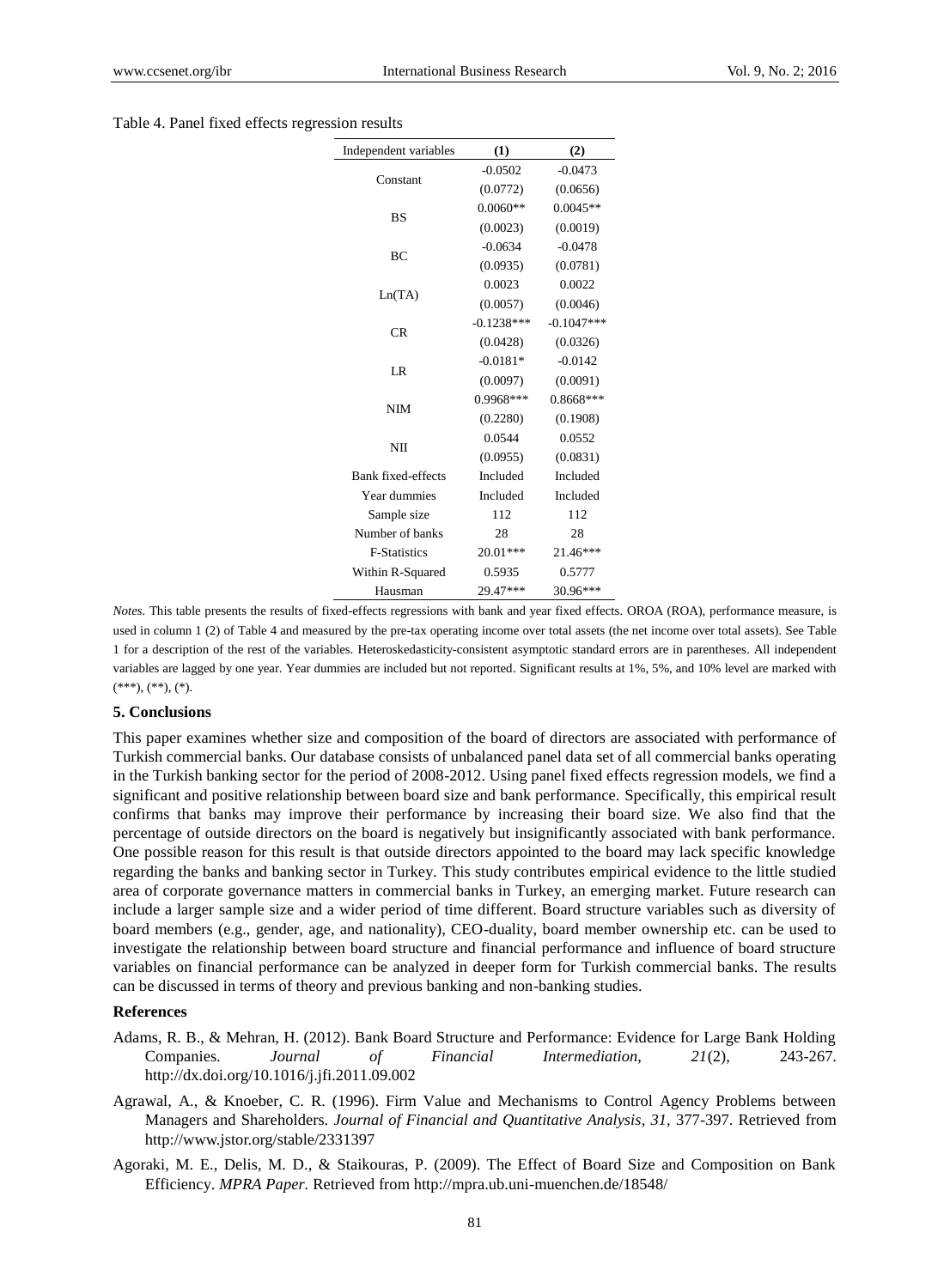- Andres, P., & Vallelado, E. (2008). Corporate Governance in Banking: The Role of the Board of Directors. *Journal of Banking & Finance, 32,* 2570-2580. http://dx.doi.org/10.1016/j.jbankfin.2008.05.008
- Aygün, M., Taşdemir, A., & ve Çavdar, E. (2010). Banka Performansı Üzerinde Yönetim Kurulu Büyüklüğünün Etkisi. *Atatürk Üniversitesi İktisadi ve İdari Bilimler Dergisi, 24*(3).
- Baysinger, B. D., & Butler, H. N. (1985). Corporate Governance and the Board of Directors: Performance Effects of Changes in Board Composition. *Journal of Law, Economics, & Organization, 1*(1), 101-124.
- Bektas, E., & Kaymak, T. (2009). Governance Mechanisms and Ownership in an Emerging Market: The Case of Turkish Banks. *Emerging Markets Finance & Trade, 45*(6), 20-32. http://dx.doi.org/10.2753/REE1540-496X450602
- Belkhir, M. (2009). 'Board of Directors' Size and Performance in the Banking Industry. *International Journal of Managerial Finance, 5*(2), 201-221. http://dx.doi.org/10.1108/17439130910947903
- Bhagat, S., & Black, B. (1999). The Uncertain Relationship between Board Composition and Firm Value. *Business Lawyer, 54,* 921-963.
- Bhagat, S., & Black, B. (2002). The Non-Correlation between Board Independence and Long Term Firm Performance. *Journal of Corporation Law, 27,* 231-274.
- Boone, A., Field, L., Karpoff, J., & Raheja, C. (2008). The Determinants of Corporate Board Size and Composition: An Empirical Analysis. *Journal of Financial Economics, 85*(1), 66-101. http://dx.doi.org/10.1016/j.jfineco.2006.05.004
- Borokhovich, K. A., Parrino, R., & Trapani, T. (1996). Outside Directors and CEO Selection. *Journal of Financial and Quantitative Analysis, 31*(3). http://dx.doi.org/ 10.2307/2331395
- Choi, S., & Hasan, I. (2005). Ownership, Governance, and Bank Performance: Korean Experience. *Financial Markets, Institutions & Instruments, 14*(4), 215-242. http://dx.doi.org/10.1111/j.0963-8008.2005.00104.x
- Coles, J. L., Naveen D. D., & Lalitha, N. (2008). Boards: Does One Size Fit All? *Journal of Financial Economics, 87*, 329-356. http://dx.doi.org/[10.1016/j.jfineco.2006.08.008](http://dx.doi.org/10.1016/j.jfineco.2006.08.008)
- Cornett, M. M., McNutt, J. J., & Tehranian, H. (2009). Corporate Governance and Earnings Management at Large U. S. Bank Holding Companies. *Journal of Corporate Finance, 15,* 412-430. <http://dx.doi.org/10.1016/j.jcorpfin.2009.04.003>
- Dalton, D. R., Daily, C. M., Johnson, J. L., & Ellstrand, A. E. (1999). Number of Directors and Financial Performance: A Meta-Analysis. *Academy of Management Journal, 42*(6), 674-686. Retrieved from http://www.jstor.org/stable/256988
- Doğan, M., & Ve Yıldız, F. (2013). The Impact of the Board of Directors' Size on the Bank's Performance: Evidence from Turkey. *European Journal of Business and Management, 5*(6), 130-140.
- Fama, E. F. (1980) Agency problems and the theory of the firm. *Journal of Political Economy, 88,* 288-307. http://dx.doi.org/10.1086/260866
- Fama, E. F., & Jensen, M. (1983). Separation of ownership and control. *Journal of Law and Economics, 26,* 301-325. http://www.jstor.org/stable/725104
- Gill, A., & Mathur, N. (2011). The Impact of Board Size, CEO Duality, and Corporate Liquidity on the Profitability of Canadian Service Firms. *Journal of Applied Finance & Banking, 1*(3), 83-95.
- Guest, P. M. (2009). The impact of board size on firm performance: Evidence from the UK. *The European Journal of Finance, 15*(4), 385-404. http://dx.doi.org/10.1080/13518470802466121
- Gujarati, D. N. (2004). *Basic Econometrics* (4th ed.). The McGraw-Hill Companies, Avenue of the Americas, New York.
- Goodstein, J., Gautam, K., & Boeker, W. (1994). The Effect of Board Size and Diversity on Strategic Change. *Strategic Management Journal, 15,* 241-250. Retrieved from http://www.jstor.org/stable/2486969
- Hermalin, B., & Weisbach, M. (1991). The effects of board composition and direct incentives in firm performance. *Financial Management, 20,* 101-112. Retrieved from http://www.jstor.org/stable/3665716
- Hermalin, B., & Weisbach, M. (2003). Boards of Directors as an Endogenously-Determined Institution: A Survey of the Economic Literature. *Economic Policy Review, 9,* 7-26.
- Jensen, M. C. (1993). The Modern Industrial Revolution, Exit, and the Failure of Internal Control Systems.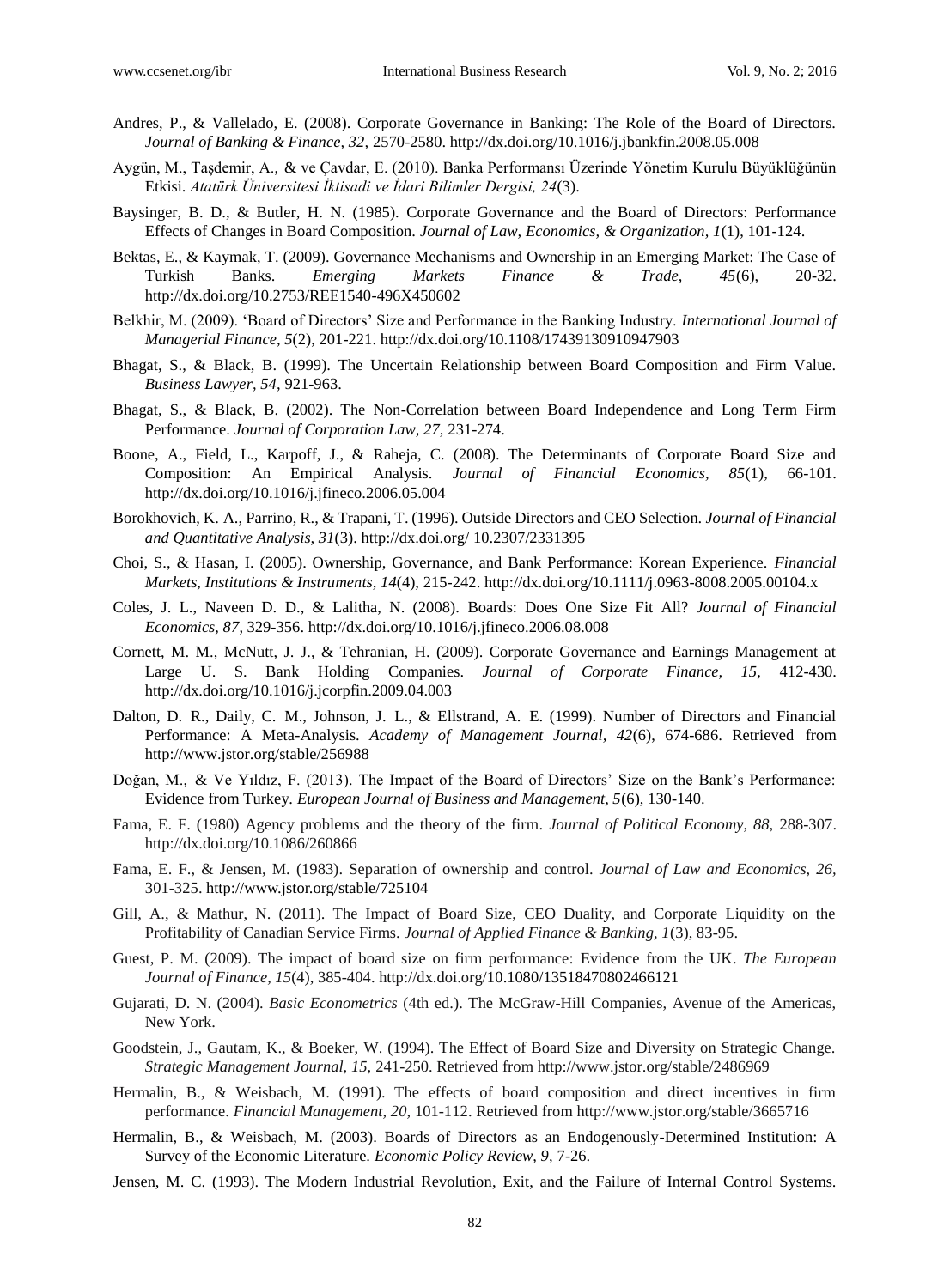*Journal of Finance, 48,* 831-880. http://dx.doi.org/10.1111/j.1540-6261.1993.tb04022.x

- Kaymak, T., & Bektas, E. (2008). East Meets West? Board Characteristics in an Emerging Market: Evidence from Turkish Banks. *Corporate Governance, 16*(6), 550-561. http://dx.doi.org/10.1111/j.1467-8683.2008.00713.x
- Lehn, K., Sukesh, P., & Mengxin, Z. (2009). Determinants of The Size and Structure of Corporate Boards: 1935-2000. Financial Management, 38(4), 747-780.http://dx.doi.org/ 10.1111/j.1755-053X.2009.01055.x
- Liang, Q., Xu, P., & Jiraporn, P. (2013). Board characteristics and Chinese bank performance. *Journal of Banking & Finance, 37*(8), 2953-2968. http://dx.doi.org/10.1016/j.jbankfin.2013.04.018
- Linck, J. S., Netter, J. M., & Yang, T. (2008). The Determinants of Board Structure. *Journal of Financial Economics, 87,* 308-328. http://dx.doi.org/10.1016/j.jfineco.2007.03.004
- Lipton, M., & Lorsch, J. (1992). A Modest Proposal for Improved Corporate Governance. *Business Lawyer, 48,*  59-77. Retrieved from http://www.jstor.org/stable/40687360
- Mak, Y. T., & Kusnadi, Y. (2005). Size Really Matters: Further Evidence on The Negative Relationship Between Board Size and Firm Value. *Pacific-Basin Finance Journal, 13,* 301-318. http://dx.doi.org/10.1016/j.pacfin.2004.09.002
- Macey, J. R., & O'Hara, M. (2003). The Corporate Governance of Banks. *FRBNY (Federal Reserve Bank of New York) Economic Policy Review, 9*(1), 91-107.
- Nicholson, G. J., & Kiel, G. C. (2007). Can directors impact performance? A case-based test of three theories of corporate governance. *Corp. Gov., 15*(4), 585-608. http://dx.doi.org/10.1111/j.1467-8683.2007.00590.x
- Nguyen, T., Locke, S., & Reddy, K. (2014). A dynamic estimation of governance structures and financial performance for Singaporean companies. *Economic Modelling, 40,* 1-11. http://dx.doi.org/10.1016/j.econmod.2014.03.013
- O'Connell, V., & Cramer, N. (2010). The relationship between firm performance and board characteristics in Ireland. *European Management Journal, 28*(5), 387-399. http://dx.doi.or[g/10.1016/j.emj.2009.11.002](http://dx.doi.org/10.1016/j.emj.2009.11.002)
- Pathan, S., Skully, M., & Wickramanayake, J. (2007). Board Size, Independence and Performance: An Analysis of Thai Banks. *Asia-Pacific Financial Markets, 14*(3), 211-227. http://dx.doi.org/10.1007/s10690-007-9060-y
- Pathan, S., & Faff, R. (2013). Does Board Structure in Banks Really Affect Their Performance? *Journal of Banking & Finance, 37,* 1573-1589. http://dx.doi.org/10.1016/j.jbankfin.2012.12.016
- Panagiotis, K. S., Christos, K. S., & Agoraki, M. K. (2007). The Effect of Board Size and Composition on European Bank Performance. *Eur J Law Econ, 23,* 1-27. http://dx.doi.org/10.1007/s10657-007-9001-2
- Pfeffer, J. & Salancik, G. R. (1978). *The External Control of Organizations: A Resource Dependence Perspective.* New York: Harper & Row.
- Ruigrok, W., Peck, S., & Keller, P. (2006). Board Characteristics and Involvement in Strategic Decision Making: Evidence From Swiss Companies. *Journal of Management Studies, 43*(5), 1201-1226. http://dx.doi.org/10.1111/j.1467-6486.2006.00634.x
- Saunders, A., & Cornett, M. M. (2006). *Financial Institutions Management: A Risk Management Approach.* Boston: McGraw-Hill.
- Schellenger, M., Wood, D., & Tashakori, A. (1989). Board of Directors Composition, Shareholder Wealth and Dividend Policy. *Journal of Management, 15,* 457-467. http://dx.doi.org/ 10.1177/014920638901500308
- Simpson, W. G., & Gleason, A. E. (1999). Board Structure, Ownership and Financial Distress in Banking Firms. *International Review of Economics and Finance, 8,* 281-292. http://dx.doi.org/10.1016/S1059-0560(99)00026-X
- Tanna, S., Pasiouras, F., & Nnadi, M. (2011). The effect of board size and composition on the efficiency of UK banks. *International Journal of the Economics of Business, 18*(3), 441-462. http://dx.doi.org/10.1080/13571516.2011.618617
- Van der Walt, N., & Ingley, C. (2003). Board Dynamics and the Influence of Professional Background, Gender and Ethnic Diversity of Directors. *Corporate Governance: An International Review, 11*, 218-234. http://dx.doi.org/ 10.1111/1467-8683.00320